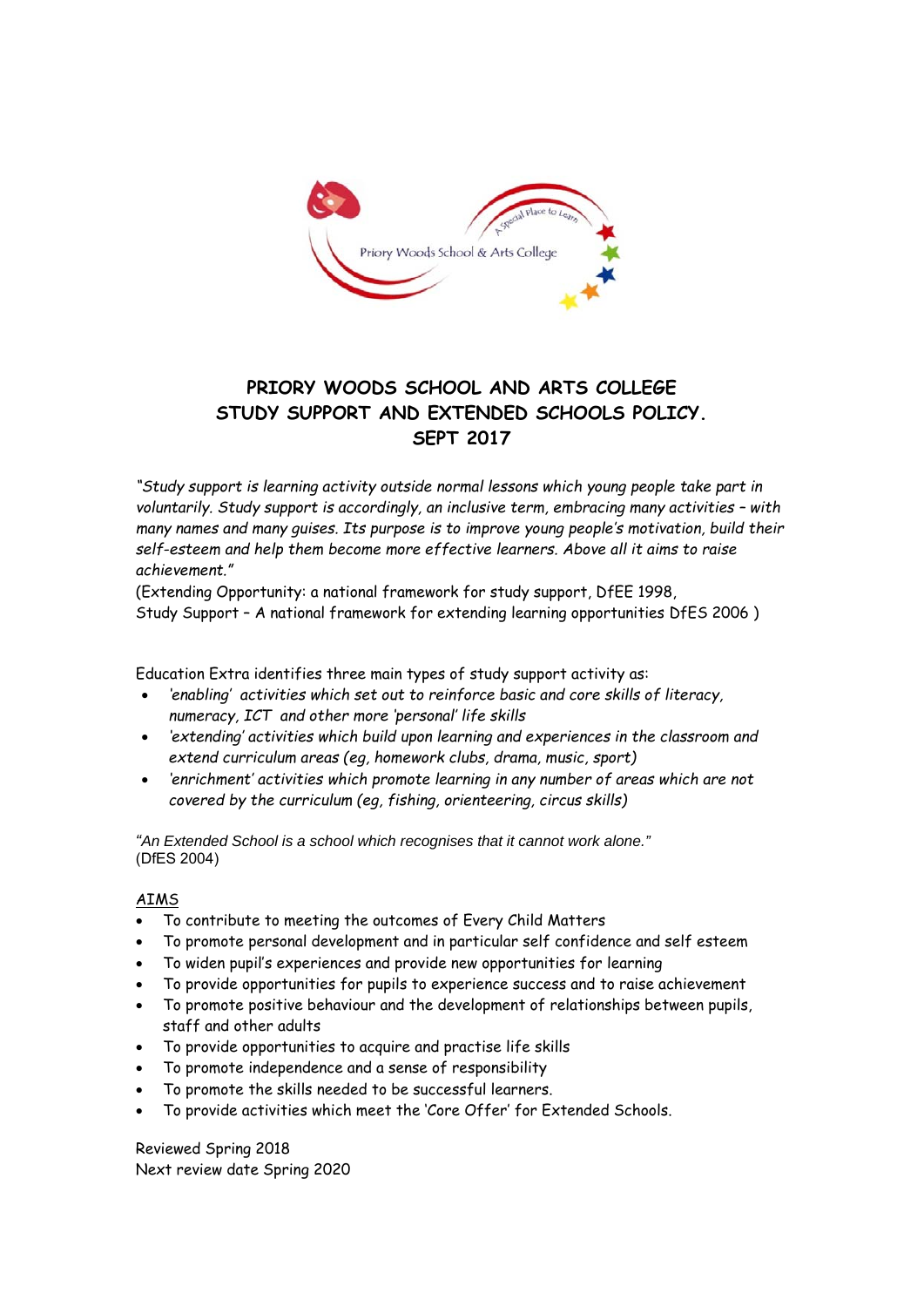To promote community links with partner schools for sport and arts activities.

## OBJECTIVES

- To ensure equality of opportunity for all pupils regardless of ability, gender or race
- To provide a range of 'enabling', 'extending' and 'enrichment' opportunities throughout the school
- To develop a differentiated programme of opportunities and activities that reflect the changing needs and maturation of the pupils attending Priory Woods
- To encourage staff and parents to support and become involved in Study Support and Extended Education activities
- To pursue partnerships with other schools and the community through our Specialist **Status**

# **SUMMARY OF STUDY SUPPORT/EXTENDED SCHOOL ACTIVITIES LOWER SCHOOL**

- Hydrotherapy Complex & PMLD
- Rebound Therapy
- Lower School Sports Club
- Environmental Outings Half a Day
- Class & KS Outings Full Day
- Arts and c
- Make It Club
- Summer Play Scheme
- Trampoline Club

#### **UPPER SCHOOL**

- Youth Club
- Art Club
- Football club
- Country Dancing Club
- Cook It Clubs
- Hydrotherapy- Complex & PMLD
- Environmental Outings Half a Day
- Class & KS and curriculum outings Full Day
- Residential Holidays
- Summer Playscheme
- Use of Gymworld coaches and facilities
- THRIVE

Reviewed Spring 2018 Next review date Spring 2020